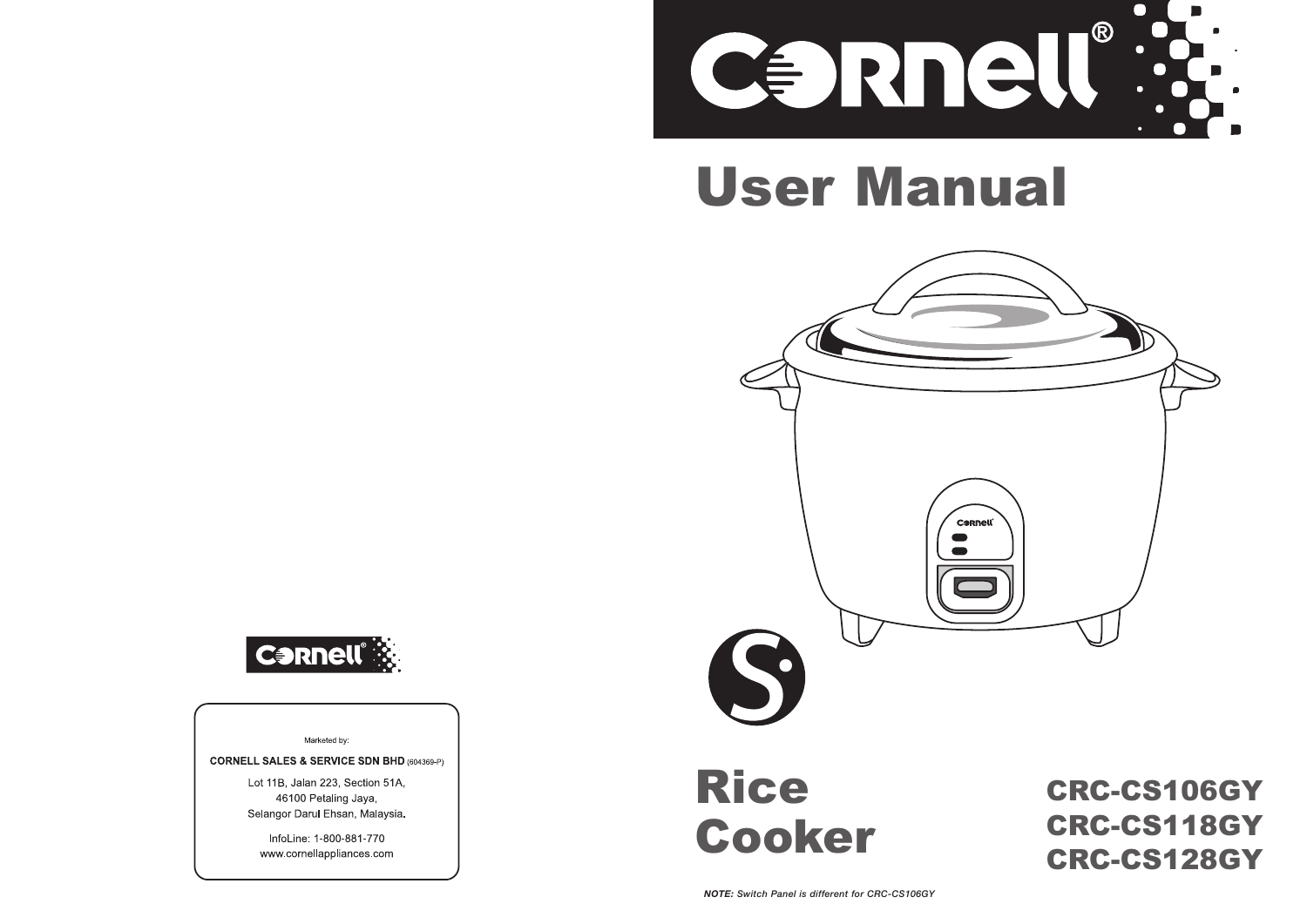#### **3. Placing the rice.**

Place the rice in the pan evenly at the same level as illustrated in Fig. 3.



### **4. Placing the pan.**

Place the pan inside the cooker and move it around so as to make it to touch closely with the heating plate. (See Fig. 4)



#### **5. Cooking rice.**

Insert the wire plug, first, into the input socket of the cooker. Then put another plug in the power socket and switch on. At this time, the pilot lamp will light up showing that the heat preservation unit is working. But the rice cooking process has not begun yet. The white switch button must be pressed down to set the cooker in operation. When the rice is well boiled, the switch button will automatically release and the pilot lamp will go out. This signalises that the rice has been cooked. Keep the lid on for 10 more minutes and the rice will get thoroughly cooked.

#### **6. Function of the heating preservation unit**

The temperature of the rice in the cooker will automatically be kept within the range 60° – 80°C. Below this point, the pilot lamp will begin to flicker, indicating that the automatic heat preservation unit has been set to work. If heat preservation is not necessary, pull the plug out of the power socket.

## **C O N T E N T S**

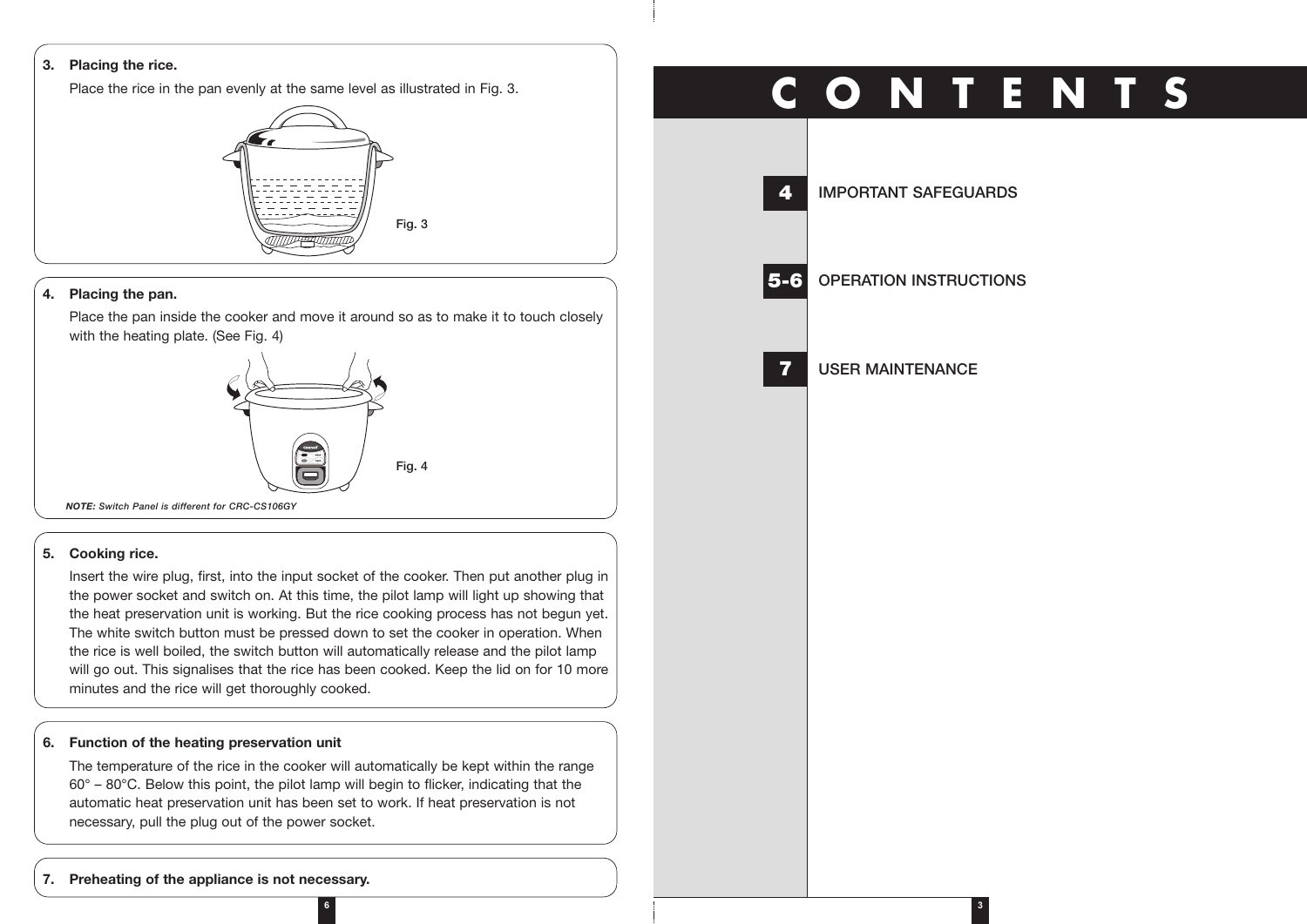**This Rice Cooker is equipped with a permanent magnetic controlling system. It is good looking in design, exquisite and solid in construction and easy to control with low power consumption and excellent insulation properties.**

**This cooker has temperature protection.**

## **IMPORTANT SAFEGUARDS**

### **1. Read all instructions.**

- **2. Do not touch hot surface. Use handles or knobs.**
- **3. To protect against electrical shock, do not immerse cord or plug in water or other liquid.**
- **4. Close supervision is necessary when any appliance is used by or near children.**
- **5. Unplug from outlet when not in use and before cleaning. Allow to cool before putting on or taking off parts.**
- **6. Do not operate any appliance with a damaged cord or plug or after the appliance malfunctions or has been damaged in any manner. Return appliance to the nearest authorized service facility for examination, repair or adjustment.**
- **7. The use of accessory attachment is not recommended by the appliance manufacturer. It may cause injuries.**
- **8. Do not use in outdoors.**
- **9. Do not let cord hang over edge of table or counter, or touch hot surfaces.**
- **10. Do not place on or near a hot gas or electric burner, or in a heated oven.**
- **11. Extreme caution must be used when moving an appliance containing hot oil or other hot liquids.**

**4**

- **12. Always attach plug to appliance first, then plug cord into the wall outlet. To disconnect, turn any control to "OFF", then remove plug from wall outlet.**
- **13. Do not use appliance for other than intended use.**

## **OPERATING INSTRUCTIONS**

## **1. Cleaning and putting the rice into the pan.**

After cleaning the rice in another container, put it into the pan. Be careful not to wash the rice directly in the pan. Otherwise the pan may deform by bumping prejudicial to the performance of the cooker. (See Fig. 1)



*NOTE: Switch Panel is different for CRC-CS106GY*

## **2. Water and marks on the pan.**

The ratio of 1 1/2 cups of water to 1 cup of rice is preferable. The marks on the left are graduated by the litre. For example, pour water into the pan up to mark 0.8 for 0.8 litre of rice. The marks on the right are graduated by the cup. For example, pour water into the pan up to the mark 4 for 4 cups of rice. But both ways are not absolute because various kinds of rice are different in absorbing water. (See Fig. 2)



**5**